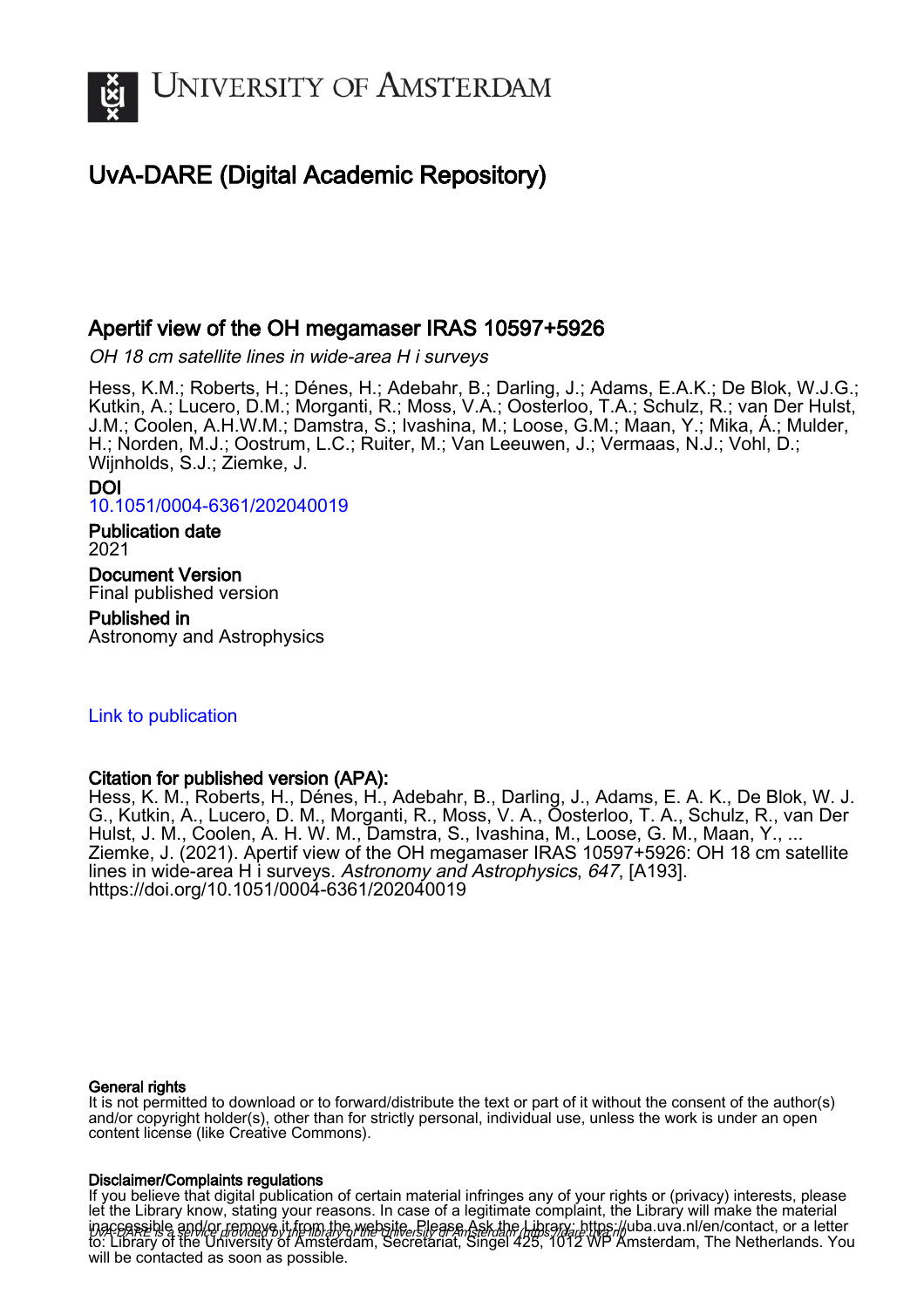# <span id="page-1-12"></span>**Apertif view of the OH megamaser IRAS 10597+5926: OH 18 cm satellite lines in wide-area H** i **surveys**

K. M. Hess<sup>[1](#page-1-0)[,2](#page-1-1)</sup>, H. Roberts<sup>[3](#page-1-2)</sup>, H. Dénes<sup>1</sup>, B. Adebahr<sup>[4](#page-1-3)</sup>, J. Darling<sup>3</sup>, E. A. K. Adams<sup>1,2</sup>, W. J. G. de Blok<sup>1[,5](#page-1-4),2</sup>, A. Kutkin<sup>[1](#page-1-0)[,6](#page-1-5)</sup>, D. M. Lucero<sup>[7](#page-1-6)</sup>, R. Morganti<sup>1[,2](#page-1-1)</sup>, V. A. Moss<sup>[8](#page-1-7)[,9](#page-1-8)[,1](#page-1-0)</sup>, T. A. Oosterloo<sup>1,[2](#page-1-1)</sup>, R. Schulz<sup>1</sup>, J. M. van der Hulst<sup>2</sup>, A. H. W. M. Coolen<sup>[1](#page-1-0)</sup>, S. Damstra<sup>1</sup>, M. Ivashina<sup>[10](#page-1-9)</sup>, G. M. Loose<sup>1</sup>, Y. Maan<sup>1[,11](#page-1-10)</sup>, Á. Mika<sup>1</sup>, H. Mulder<sup>1</sup>, M. J. Norden<sup>1</sup>, L. C. Oostrum<sup>[1](#page-1-0)[,11](#page-1-10)</sup>, M. Ruiter<sup>1</sup>, J. van Leeuwen<sup>1,11</sup>, N. J. Vermaas<sup>1</sup>, D. Vohl<sup>1</sup>, S. J. Wijnholds<sup>1</sup>, and J. Ziemke<sup>1[,12](#page-1-11)</sup>

- <span id="page-1-0"></span><sup>1</sup> ASTRON, the Netherlands Institute for Radio Astronomy, Postbus 2, 7990 AA Dwingeloo, The Netherlands e-mail: hess@astron.nl
- <span id="page-1-1"></span><sup>2</sup> Kapteyn Astronomical Institute, University of Groningen, PO Box 800, 9700 AV Groningen, The Netherlands
- <span id="page-1-2"></span><sup>3</sup> Center for Astrophysics and Space Astronomy, Department of Astrophysical and Planetary Sciences, University of Colorado, 389 UCB, Boulder, CO 80309, USA
- <span id="page-1-3"></span><sup>4</sup> Ruhr University Bochum, Faculty of Physics and Astronomy, Astronomical Institute (AIRUB), Universitätsstrasse 150, 44780 Bochum, Germany
- <span id="page-1-4"></span><sup>5</sup> Dept. of Astronomy, Univ. of Cape Town, Private Bag X3, Rondebosch 7701, South Africa
- <span id="page-1-5"></span><sup>6</sup> Astro Space Center of Lebedev Physical Institute, Profsoyuznaya Str. 84/32, 117997 Moscow, Russia
- <span id="page-1-6"></span><sup>7</sup> Department of Physics, Virginia Polytechnic Institute and State University, 50 West Campus Drive, Blacksburg, VA 24061, USA
- <sup>8</sup> CSIRO Astronomy and Space Science, Australia Telescope National Facility, PO Box 76, Epping, NSW 1710, Australia
- <span id="page-1-8"></span><span id="page-1-7"></span><sup>9</sup> Sydney Institute for Astronomy, School of Physics, University of Sydney, Sydney, New South Wales 2006, Australia
- <span id="page-1-9"></span><sup>10</sup> Dept. of Electrical Engineering, Chalmers University of Technology, Gothenburg, Sweden
- <span id="page-1-10"></span><sup>11</sup> Anton Pannekoek Institute, University of Amsterdam, Postbus 94249, 1090 GE Amsterdam, The Netherlands
- <span id="page-1-11"></span><sup>12</sup> Rijksuniversiteit Groningen Center for Information Technology, PO Box 11044, 9700 CA Groningen, The Netherlands

Received 30 November 2020 / Accepted 13 January 2021

#### **ABSTRACT**

We present the serendipitous detection of the two main OH maser lines at 1667 and 1665 MHz associated with IRAS 10597+5926 at  $z_{\odot}$  = 0.19612 in the untargeted Apertif Wide-area Extragalactic imaging Survey (AWES), and the subsequent measurement of the OH 1612 MHz satellite line in the same source. With a total OH luminosity of  $log(L/L_{\odot}) = 3.90 \pm 0.03$ , IRAS 10597+5926 is the fourth brightest OH megamaser (OHM) known. We measure a lower limit for the 1667/1612 ratio of  $R_{1612} > 45.9$ , which is the highest limiting ratio measured for the 1612 MHz OH satellite line to date. OH satellite line measurements provide a potentially valuable constraint by which to compare detailed models of OH maser pumping mechanisms. Optical imaging shows that the galaxy is likely a late-stage merger. Based on published infrared and far ultraviolet fluxes, we find that the galaxy is an ultra-luminous infrared galaxy (ULIRG) with  $\log(L_{TR}/L_{\odot}) = 12.24$  that is undergoing a starburst with an estimated star formation rate of 179 ± 40  $M_{\odot}$  yr<sup>-1</sup>. These host galaxy properties are consistent with the physical conditions responsible for host galaxy properties are consistent with the physical conditions responsible for very bright OHM emission. Finally, we provide an update on the predicted number of OH masers that may be found in AWES and estimate the total number of OH masers that will be detected in each of the individual main and satellite OH 18 cm lines.

**Key words.** masers – galaxies: groups: individual: IRAS 10597+5926 – radio lines: galaxies – galaxies: ISM – galaxies: interactions – galaxies: starburst

#### **1. Introduction**

Despite their first discovery nearly four decades ago [\(Baan et al.](#page-7-0) [1982\)](#page-7-0), extragalactic OH masers are still relatively rare objects. The majority are a million times more luminous than Galactic OH masers, earning them the name megamasers. It was recognized early on that OH megamasers (OHMs) are well correlated with far-IR luminosity, which is a signpost for the maser pumping mechanism (e.g., [Baan](#page-7-1) [1999\)](#page-7-1): OHMs are essentially always found in luminous or ultra-luminous infrared galaxies ([U]LIRG; [Zhang et al.](#page-7-2) [2014\)](#page-7-2), and they are associated with galaxy mergers, intense nuclear star formation activity [\(Henkel](#page-7-3) [et al.](#page-7-3) [1991;](#page-7-3) [Skinner et al.](#page-7-4) [1997\)](#page-7-4), and regions of dense gas [\(Dar](#page-7-5)[ling](#page-7-5) [2007\)](#page-7-5). The strong correlation of OHMs with galaxy mergers and the redshift information that comes automatically from a detection make them a valuable tracer of the merger history of the Universe and thus a test of hierarchical galaxy evolution models (e.g., [Lo](#page-7-6) [2005;](#page-7-6) [McKean & Roy](#page-7-7) [2009\)](#page-7-7).

The majority of extragalactic OH masers have been found through the detection of the 1667 MHz line by targeting bright IRAS sources with single dish radio telescopes (e.g., NRAO 300 FT, [Baan et al.](#page-7-8) [1992a;](#page-7-8) Parkes Observatory, [Staveley-Smith](#page-7-9) [et al.](#page-7-9) [1992;](#page-7-9) [Norris et al.](#page-7-10) [1989;](#page-7-10) Arecibo Observatory, [Darling &](#page-7-11) [Giovanelli](#page-7-11) [2002;](#page-7-11) [Fernandez et al.](#page-7-12) [2010;](#page-7-12) Green Bank Telescope; GBT, [Willett](#page-7-13) [2012\)](#page-7-13). Only of order a dozen OHMs have been studied at greater than arcsecond resolution. Those that have been studied show that the maser emission is confined within a 100 pc region of the nucleus. Up to 30% of the emission may be diffuse within the 100 pc region, while the majority of the emission is found in compact regions ∼10 pc in size [\(Lo](#page-7-6) [2005,](#page-7-6) and sources therein).

In fact, at radio frequencies, OH has two main lines at 1665 and 1667 MHz and two satellite lines at 1612 and 1720 MHz [\(Radford](#page-7-14) [1964\)](#page-7-14). Extragalactic OHMs exhibit a broad range of 1667/1665 hyperfine ratios (from  $R_H$  < 1 to  $R_H$  > 10) with an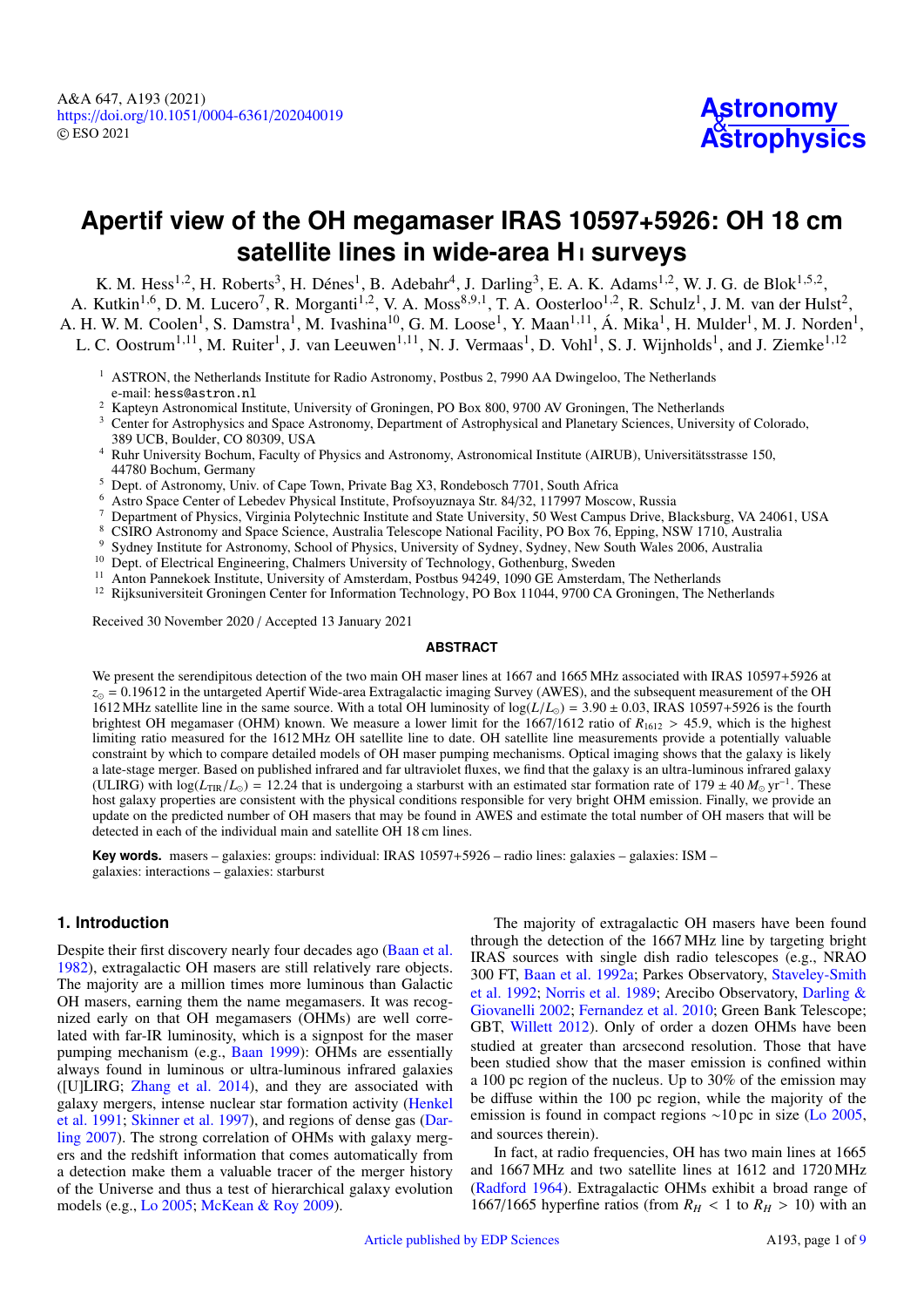average close to  $R_H \sim 5$  [\(McBride et al.](#page-7-15) [2013\)](#page-7-15). The variation observed in this property has been successfully modeled as a combination of a clumpy maser medium of overlapping clouds [\(Parra et al.](#page-7-16) [2005\)](#page-7-16) and far-IR line overlap, with pumping primarily occurring through the 53  $\mu$ m line [\(Lockett & Elitzur](#page-7-17) [2008\)](#page-7-17). The former explains how compact masers (with typically high *R<sup>H</sup>* values) appear embedded in a diffuse emission (with low *RH*) in high resolution very long baseline interferometry (VLBI) observations [\(Lonsdale](#page-7-18) [2002\)](#page-7-18). Together, these models account for how warmer dust is correlated with higher IR luminosities [\(Willett et al.](#page-7-19) [2011;](#page-7-19) [Lockett & Elitzur](#page-7-17) [2008\)](#page-7-17).

However, very little is known about the ratio between main and satellite lines in OHMs. In local thermodynamic equilibrium (LTE), the emission line ratios are expected to be 1:5:9:1 for 1612:1665:1667:1720 MHz. Measuring the ratio of satellite to main lines provides a test for complex maser pumping models that predict the 1667/1612 ( $R_{1612}$ ) and 1667/1720 ( $R_{1720}$ ) ratios based on the variation in the optical depth of the 1667 MHz line and the assumption that all lines have the same excitation temperature [\(Lockett & Elitzur](#page-7-17) [2008;](#page-7-17) [McBride et al.](#page-7-15) [2013,](#page-7-15) see also [Willett et al.](#page-7-19) [2011\)](#page-7-19). There are only four extragalactic detections of 1612 MHz in emission, which is a requirement to measure the 1667/1612 line ratio: Arp 220 [\(Baan & Haschick](#page-7-20) [1987\)](#page-7-20), Arp 299/IC 694 and Mrk 231 [\(Baan et al.](#page-7-8) [1992a\)](#page-7-8), and IRAS F15107+0724 [\(McBride et al.](#page-7-15) [2013\)](#page-7-15). (A tentative detection of II Zw 96/IRAS 20550+1655 by [Baan et al.](#page-7-21) [1989](#page-7-21) was refuted by [McBride et al.](#page-7-15) [2013.](#page-7-15)) Their corresponding measurements of the 1667/1612 ratio span *R*<sup>1612</sup> ∼ 7−29 over a relatively narrow range in 1667 MHz optical depth [\(Baan et al.](#page-7-8) [1992a;](#page-7-8) [McBride et al.](#page-7-15) [2013\)](#page-7-15). In addition, M 82 is detected with a complex mix of 1612 MHz emission and absorption [\(Seaquist](#page-7-22) [et al.](#page-7-22) [1997\)](#page-7-22), and three extragalactic OH masing sources have been detected in 1612 MHz absorption: NGC 253 [\(Frayer et al.](#page-7-23) [1998\)](#page-7-23), PKS 1413+135 [\(Darling](#page-7-24) [2004\)](#page-7-24), and PMN J0134−0931 [\(Kanekar et al.](#page-7-25) [2005\)](#page-7-25). In all of the cases when 1612 MHz is detected in absorption, the 1720 MHz line is found in conjugate emission. In contrast, while Arp 220 is detected in 1612 MHz emission, the 1720 MHz line is seen in absorption [\(Baan &](#page-7-20) [Haschick](#page-7-20) [1987\)](#page-7-20). These complex cases have not yet been captured in the discussion of the maser pumping models.

In addition to probing the state of the masing gas, satellite lines of OH are used to measure the universality of fundamental constants at high redshift [\(Varshalovich & Potekhin](#page-7-26) [1995;](#page-7-26) [Darling](#page-7-27) [2003;](#page-7-27) [Chengalur & Kanekar](#page-7-28) [2003\)](#page-7-28). The four OH lines have different dependencies on the fine structure constant,  $\alpha = e^2/\hbar c$ , the electron-proton mass ratio,  $\mu = m_e/m_p$ , and the proton gyromagnetic ratio  $a_e$  (Kanekar et al. 2005). Early quasar proton gyromagnetic ratio,  $g_p$  [\(Kanekar et al.](#page-7-25) [2005\)](#page-7-25). Early quasar studies claimed a possible changing  $\alpha$  (e.g., [Webb et al.](#page-7-29) [2001\)](#page-7-29). While no evidence for changing fundamental constants has been found to date from centimeter lines, only two OH sources are known, which have been used for such studies (PKS 1413+135, *<sup>z</sup>* <sup>=</sup> <sup>0</sup>.24671; PMN J0134−0931, *<sup>z</sup>* <sup>=</sup> <sup>0</sup>.765; [Darling](#page-7-24) [2004;](#page-7-24) [Kanekar et al.](#page-7-30) [2012,](#page-7-30) [2018\)](#page-7-31), as have a small number of sources using other lines (e.g., ammonia, [Flambaum & Kozlov](#page-7-32) [2007;](#page-7-32) or methanol, [Jansen et al.](#page-7-33) [2011\)](#page-7-33).

Large-volume radio spectral line surveys at 1.4 GHz, typically aimed at targeting the 21 cm line of neutral hydrogen, H i, provide an unprecedented opportunity to discover and study the rare, but cosmologically important, extragalactic OHMs (e.g., [Briggs](#page-7-34) [1998;](#page-7-34) [Suess et al.](#page-7-35) [2016\)](#page-7-35). The large bandwidth of new and upgraded instruments undertaking these surveys will allow the simultaneous measurement of main and satellite lines, while also detecting or putting limits on the H<sub>I</sub> emission and absorption strength [\(Gupta et al.](#page-7-36) [2020\)](#page-7-36). Apertif is one of these upgraded survey machines: a new phased array feed (PAF) instrument on the Westerbork Synthesis Radio Telescope undertaking commensurate spectral line, continuum, and polarization surveys in the frequency range 1130–1430 MHz [\(Adams & van Leeuwen](#page-7-37) [2019;](#page-7-37) van Capellen et al., in prep.; Hess et al., in prep.). In addition to directly detecting H<sub>I</sub> in galaxies out to  $z \sim 0.07$  (and through HI stacking or absorption out to the bandwidth limit,  $z \sim 0.2$ ), the observations are capable of detecting extragalactic OH masers where the 1667 MHz line has been redshifted to  $0.166 < z < 0.476$ .

In this paper, we present the untargeted, serendipitous detection of IRAS 10597+5926 in both the 1667 and 1665 main lines, as well as a measurement of the 1612 MHz satellite line with an integrated signal-to-noise ratio (S/N) of  $2.2\sigma$ , which we treat as an upper limit. We use published IR and far ultraviolet (FUV) fluxes available in the NASA/IPAC Extragalactic Database  $(NED)^{1}$  $(NED)^{1}$  $(NED)^{1}$  to calculate the host galaxy properties, including the star formation rate (SFR) and stellar mass, and confirm that IRAS 10597+5926 is an ultra-luminous infrared galaxy (ULIRG). The 1612 MHz emission measurement is the highest 1667/1612 ratio lower limit measured to date and the most stringent constraint on existing maser pumping models. This measurement demonstrates the power of upcoming untargeted, large-volume HI surveys, where the broad bandwidth is valuable for simultaneously observing multiple OH lines either directly or through the potential of OH stacking. The detection of IRAS 10597+5926 also showcases the automated source finding and visual inspection tools under development that make discoveries within these surveys, as well as the harvesting of data from spectral line sources, possible.

Throughout this paper, we assume a ΛCDM cosmology with  $H_0 = 70 \text{ km s}^{-1} \text{ Mpc}^{-1}, \Omega_M = 0.27, \text{ and } \Omega_{\Lambda} = 0.73.$ 

## **2. Apertif data**

#### 2.1. Data reduction, imaging, and source finding

The area of sky containing IRAS 10597+5926 was observed in October 2019 (ObsId 191003042) as part of the ongoing Apertif Wide-area Extragalactic imaging Survey (AWES). The Apertif spectral line, continuum, and polarization surveys will be described in detail in Hess et al (in prep.). In short, Apertif is a PAF instrument upgrade to the Westerbork Synthesis Radio Telescope, which increases the field-of-view to  $6.4-8 \text{ deg}^2$ and the spectral bandwidth to 300 MHz from 1130–1430 MHz. Every AWES survey pointing is observed for 11.5 hours. The data are reduced through an automated data reduction pipeline called *Apercal* [\(Schulz et al.](#page-7-38) [2020;](#page-7-38) Adebahr et al., in prep.), which produces: cleaned multi-frequency continuum (Stokes *I*) images; polarization (Stokes *V*) images and (Stokes *Q*- and *U*-) cubes; and continuum-subtracted spectral line dirty image cubes with 12.2–36.6 kHz resolution. The raw, calibrated, and imaged data from the first 12 months of observing (1 July 2019–30 June 2020) are publicly available as part of the first Apertif data release<sup>[2](#page-2-1)</sup> (Apertif DR1; Adams et al., in prep.).

As part of ongoing Apertif work toward developing a catalog of H i spectral line sources, the data were run through a spectral line source finding pipeline. The pipeline is still under development and will be described in a future paper. In short, we used

<span id="page-2-1"></span><span id="page-2-0"></span><http://ned.ipac.caltech.edu>; The NASA/IPAC Extragalactic Database (NED) is funded by the National Aeronautics and Space Administration and operated by the California Institute of Technology. <sup>2</sup> Persistent identifier (PID): [http://hdl.handle.net/21.12136/](http://hdl.handle.net/21.12136/B014022C-978B-40F6-96C6-1A3B1F4A3DB0) [B014022C-978B-40F6-96C6-1A3B1F4A3DB0](http://hdl.handle.net/21.12136/B014022C-978B-40F6-96C6-1A3B1F4A3DB0)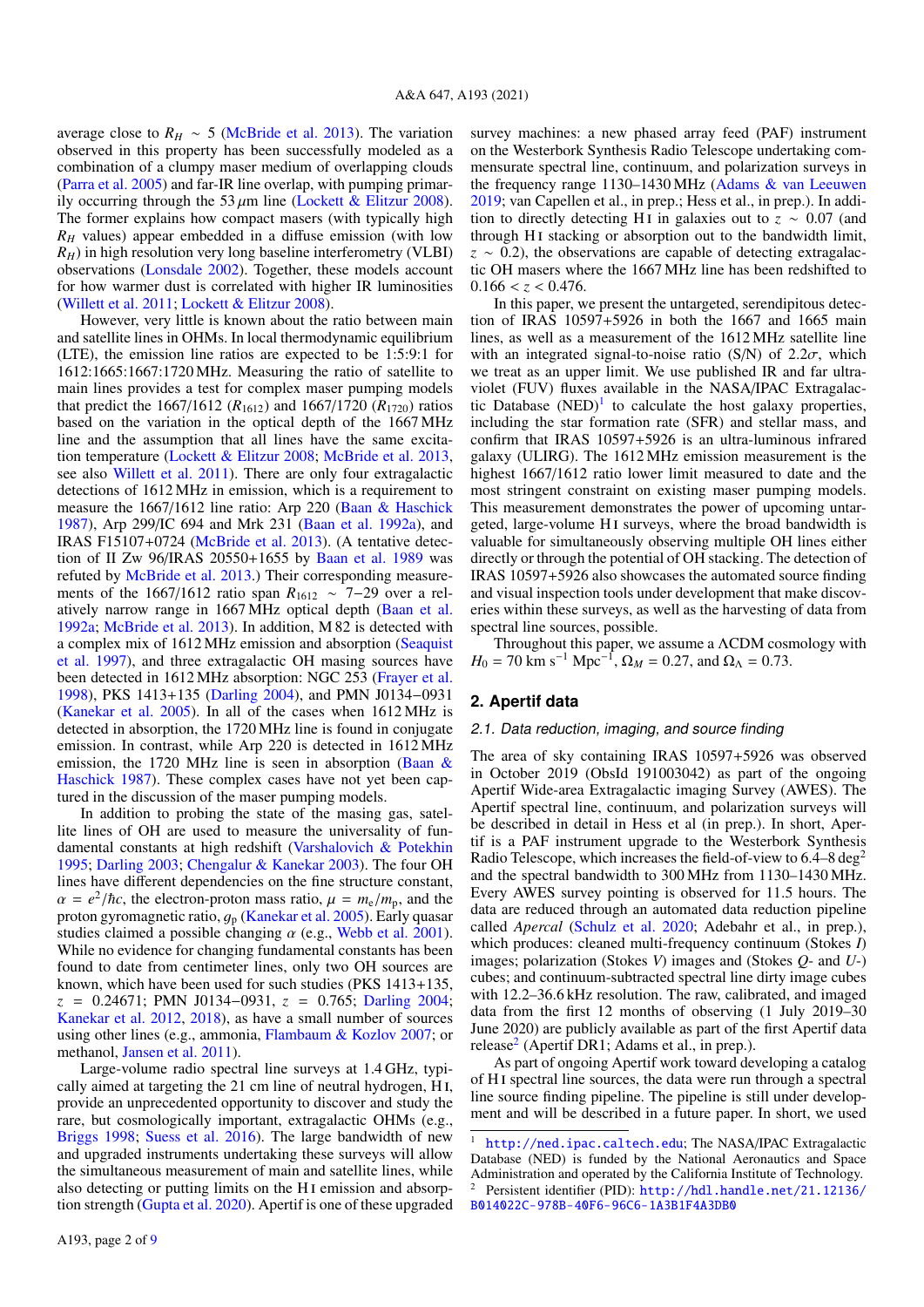a well-tested software application, SoFiA<sup>[3](#page-3-0)</sup> [\(Serra et al.](#page-7-39) [2015\)](#page-7-39), to find candidate spectral line sources. SoFiA finds sources by searching for emission at multiple angular and velocity resolutions after smoothing the data cube with 3D kernels that are specified by the user. At each resolution, voxels are detected if their absolute value is above a threshold given by the user (in units of the rms noise). The final 3D mask is the union of the 3D masks that are constructed at the various resolutions. Objects are cleaned to  $0.5\sigma$  within the masks, defined by SoFiA, that encompass the source. The data cubes are compound beam-corrected using standard tasks in the Miriad software package [\(Sault et al.](#page-7-40) [1995,](#page-7-40) [2011\)](#page-7-41) and adjusted to the NRAO VLA Sky Survey (NVSS) flux scale (see documentation in the Apertif data release). Final data products, which include moment maps and spectrum plots, are created using Astropy v2.0 [\(Astropy Collaboration](#page-7-42) [2018\)](#page-7-42). The final data products are then inspected by eye, and unusual objects are flagged for potential science interest.

In the context of OH masers, the 300 MHz frequency range covered by the Apertif surveys provides a window to observe the 1667 MHz line between redshifts of  $0.16599 < z < 0.47554$ . This redshifted OH maser line can effectively masquerade as an H<sub>I</sub> source in the nearby Universe, as it has similar flux densities and line widths (e.g., [Briggs](#page-7-34) [1998;](#page-7-34) [Suess et al.](#page-7-35) [2016;](#page-7-35) [Haynes et al.](#page-7-43) [2018\)](#page-7-43). A spectral line source finding pipeline works effectively for both HI and OH lines because it cannot distinguish between the two. In this way, we serendipitously detected the 1667 MHz line of IRAS 10597+5926  $(J2000\ 11:02:46.9+59:10:37)$ , redshifted to  $z_{\odot} = 0.19612$ , while inspecting candidate H i detections. In this case, the OH nature of the source was clear because the 1665 MHz line was also clearly detected. A literature search found that the 1667 MHz line was presented in an unrefereed IAU Conference Proceedings by [Willett](#page-7-13) [\(2012\)](#page-7-13), but the 1665 MHz line was not discussed and may have been left unreported due to a poorly determined or perhaps over-subtracted baseline.

We note that, unfortunately, frequencies below ∼1300 MHz, corresponding to the lower half of the Apertif band, are strongly impacted by radio frequency interference (RFI) from satellites. As a result, Apertif data are to date only processed between 1430–1280 MHz, decreasing the effective available redshift range to  $0.16599 < z < 0.30262$  for OH line detections. Table [1](#page-3-1) lists the redshift range in which each of the OH maser lines is visible to Apertif.

#### 2.2. Post-processing

In the field of IRAS 10597+5926, there are two bright continuum sources at roughly  $770 \pm 15$  mJy (20 arcseconds away) and  $580 \pm 10$  mJy (30 arcseconds away) that are not perfectly modeled by the calibration in the *Apercal* pipeline, leaving faint concentric rings around the continuum sources. These rings vary slowly in frequency and are faintly evident even in the line cubes. To remove the artifacts, we masked the OH maser source and refit the baseline at every spatial pixel in the cubes with a five-knot natural cubic spline<sup>[4](#page-3-2)</sup> along the frequency axis. The line cubes consist of 1216 channels of approximately 7 km s<sup>-1</sup>; as such, a spline segment spans more than 1700 km s<sup>-1</sup>, ensuring that every spline segment is dominated by emission-free channels. The resulting data cube has a noise of 1.27 mJy beam<sup>-1</sup>.

The source finding pipeline was then rerun on the new data cube, which identified the 1667 MHz and 1665 MHz emission as

Table 1. Range of redshifts for OH maser lines visible to Apertif.

<span id="page-3-1"></span>

| OH line  | 1430 MHz | 1280 MHz | 1130 MHz |
|----------|----------|----------|----------|
| 1612 MHz | 0.12743  | 0.25956  | 0.42675  |
| 1665 MHz | 0.16462  | 0.30110  | 0.47381  |
| 1667 MHz | 0.16599  | 0.30262  | 0.47554  |
| 1720 MHz | 0.20316  | 0.34416  | 0.52259  |

Notes. Apertif observes frequencies up to 1430 MHz, which defines the low redshift limit of the Apertif bandwidth; 1280 MHz is the redshift upper limit for frequencies that are relatively unimpaired by interference; 1130 MHz is the low frequency (high redshift) limit for the Apertif bandwidth.

separate line sources. For the subsequent analysis, we extracted a pixel spectrum at the location of the 1667 MHz peak in the total intensity map. The spectrum was then boxcar-smoothed by three channels (top panel of Fig. [1\)](#page-4-0). For the redshift of the system, we took the line center calculated by SoFiA for the 1667 MHz line and used it to calculate the expected frequencies for the 1665 MHz and 1612 MHz lines. To calculate the line flux, we integrated the pixel spectrum over  $\pm 27$  channels (433 km s<sup>-1</sup>) of the 1667 MHz line center and ±19 channels (308 km s−<sup>1</sup> ) of the 1665 MHz line, which correspond to the widths of the SoFiA masks for each source.

#### 2.3. 1612 MHz data

Based on the systemic redshift measured by SoFiA, we calculated that the 1612 MHz satellite line of IRAS 10597+5926 would also fall in the Apertif bandwidth, redshifted to 1347.9469 MHz. We applied the same spline fitting technique to this data cube to remove residual artifacts. The resulting cube has a noise of 1.30 mJy beam<sup>-1</sup>. We extracted the pixel spectrum at the position of the peak of the 1667 MHz total intensity map. The spectrum was then boxcar-smoothed by five channels (bottom panel of Fig. [1\)](#page-4-0). To calculate the line flux, we integrated over ±8 channels (138 km s<sup>−</sup><sup>1</sup> ) of the expected 1612 MHz line center. This corresponds, subjectively, to a symmetric extent roughly the width of the brightest part of the 1665 and 1667 MHz lines, and where we would expect the 1612 MHz line to be brightest if it is present (see also the gray shaded region in Fig. [A.1\)](#page-9-0).

We conducted a number of tests to understand the significance of a measurement at the exact location of the predicted 1612 MHz line, including correlating the Apertif spectrum with different matched filters, and conducting a Bayesian analysis with a strong redshift prior. These tests are described in Appendix [A.](#page-8-0) The matched filter tests modestly strengthen the case for a detection of the 1612 MHz line. However, the Bayesian analysis suggests that there is roughly a one in three chance of a detection at that location given the noise of the spectrum. As a result, we describe our measurement of the integrated flux of the 1612 MHz line as an upper limit.

#### <span id="page-3-3"></span>**3. Results**

We measured all OH maser emission lines of the  ${}^{2} \Pi_{3/2}(J =$ <sup>3</sup>/2) state that are within in the Apertif bandwidth: the 1612, 1665, and 1667 MHz lines, redshifted to  $z_{\odot} = 0.19612$ . The two main lines are clearly visible in the top panel Fig. [1.](#page-4-0) They have integrated S/Ns of 12 and 57, respectively. The bottom panel of Fig. [1](#page-4-0) shows the spectrum and predicted location of the 1612 MHz satellite line. The peak of the spectrum within

<span id="page-3-0"></span><sup>3</sup> <https://github.com/SoFiA-Admin/SoFiA>

<span id="page-3-2"></span><sup>4</sup> <https://github.com/madrury/basis-expansions/>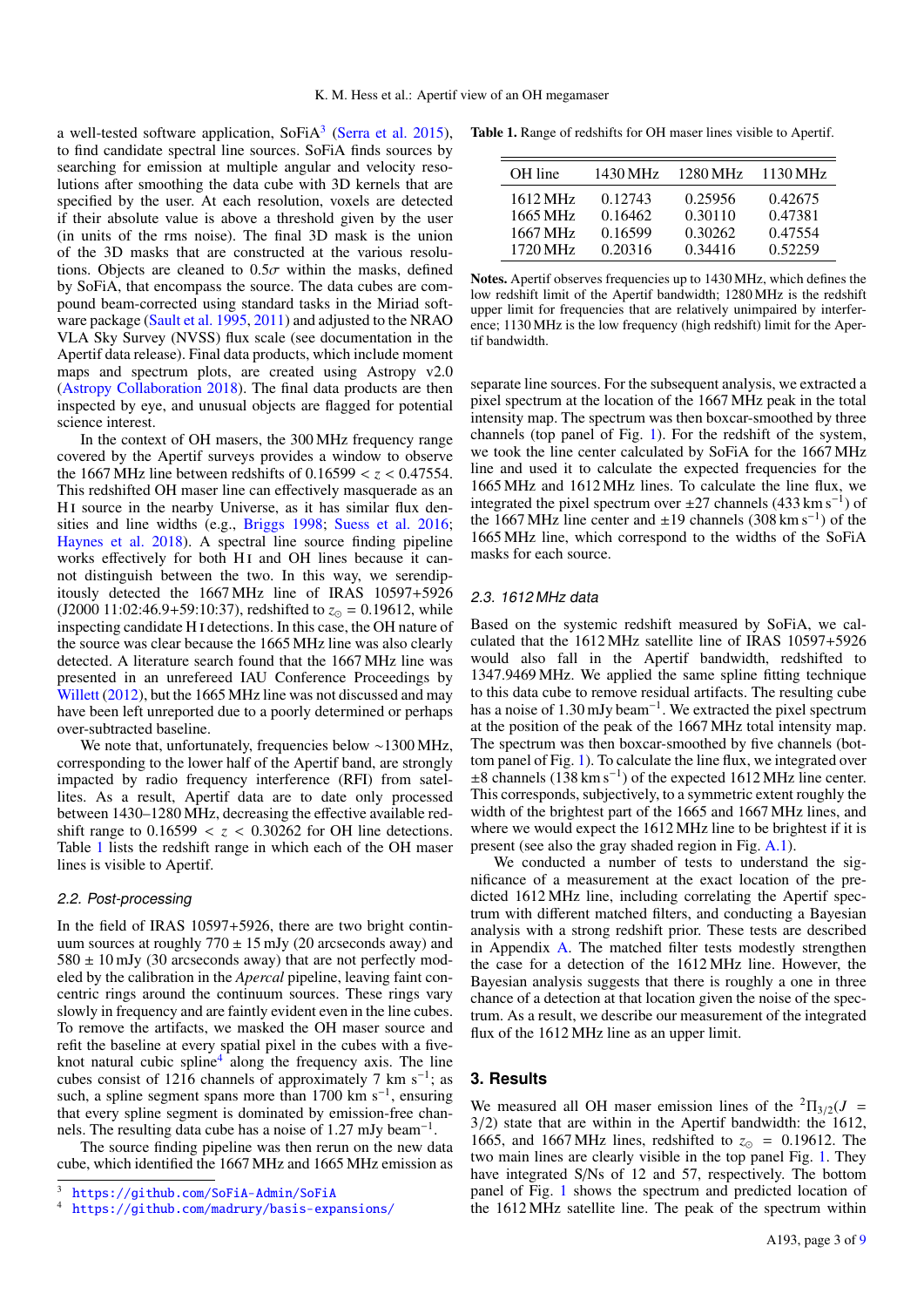

<span id="page-4-0"></span>[Fig. 1.](https://dexter.edpsciences.org/applet.php?DOI=10.1051/0004-6361/202040019&pdf_id=1) Pixel spectra extracted at the position of the peak of the 1667 MHz total intensity map. *Top*: spectrum of the 1665 and 1667 MHz main lines. *Bottom*: spectrum of the 1612 MHz satellite line. The 1667 MHz line center is provided by a fit to the line profile by SoFiA. The 1665 and 1612 MHz lines are plotted at the expected frequency based on the 1667 MHz line redshift. The orange, green, and red shaded regions indicate the channel range used to calculate the integrated flux of each line, which correspond to widths of 433, 308, and 138 km s<sup>−1</sup>, respectively. The gray shaded region in the bottom plot shows the  $\pm 1$  sigma noise range of the smoothed data; the gray line indicates  $\pm 2$  sigma.

the estimated profile width is measured to be 2.3 sigma above the noise, while the integrated line profile over the same width has an S/N of 2.2. The calculations of the integrated S/Ns take into account the correlated noise due to the smoothing of the spectra. Only the 1720 MHz satellite line remains outside the frequency range of Apertif at 1438 MHz.

Given our chosen cosmology, IRAS 10597+5926 sits at a luminosity distance of  $D_L$  = 963 Mpc. Assuming isotropic emission, we measure the luminosity in the 1667 and 1665 MHz lines to be  $log(L/L_{\odot}) = 3.83 \pm 0.01$  and  $3.09 \pm 0.04$ , respectively, and determine a 1612 MHz upper limit of  $log(L/L_{\odot}) \leq 2.2 \pm 0.2$ . Our errors reflect the uncertainty in the flux measurements based on the noise in the spectra. The total luminosity in the 1665 and 1667 lines,  $log(L/L_{\odot}) = 3.90 \pm 0.03$ , makes IRAS 10597+5926 the fourth most luminous OH maser source known and places it on the margin of classification as an OH gigamaser. Our flux seems to be in good agreement with that of [Willett](#page-7-13) [\(2012\)](#page-7-13), who measure  $log(L/L_{\odot})$  = 3.85 for the 1667 MHz line using the GBT, although the cosmological parameters used to calculate their value have not been published.

Figure [2](#page-4-1) shows an optical PanSTARRS<sup>[5](#page-4-2)</sup> [\(Chambers et al.](#page-7-44) [2016\)](#page-7-44) *g*-band image with the Apertif 1.36 GHz radio continuum contours. The radio continuum image has an rms of 33  $\mu$ Jy beam<sup>-1</sup> at the location of IRAS 10597+5926, and the continuum source associated with the maser is a 6 + 1 mJy point continuum source associated with the maser is a  $6 \pm 1$  mJy point source at the resolution of Apertif,  $13 \times 17$  arcsec. The groundbased images show a disturbed optical morphology that we interpret as an advanced merger, as is seen in a majority of ULIRG sources for which there is sufficient imaging (e.g., [Clements](#page-7-45) [et al.](#page-7-45) [1996;](#page-7-45) [Farrah et al.](#page-7-46) [2001\)](#page-7-46).

Among powerful OHMs, IRAS 10597+5926 is unique in that the 1667 and 1665 MHz lines are relatively narrow and distinct, whereas the brightest gigamasers show blended



<span id="page-4-1"></span>[Fig. 2.](https://dexter.edpsciences.org/applet.php?DOI=10.1051/0004-6361/202040019&pdf_id=2) Continuum contours 6, 12, and  $24 \times 10^{-4}$  Jy beam<sup>-1</sup> on a PanSTARRS g-band image. The radio source is unresolved by the  $13 \times 17$  arcsec beam of Apertif (hatched gray ellipse in the bottom left corner). The continuum image has a noise of  $33 \mu$ Jy beam<sup>-1</sup>. The distantined optical appearance is consistent with the galaxy in the late stages turbed optical appearance is consistent with the galaxy in the late stages of a merger.

emission features for the 1667 and 1665 MHz lines span-ning over 1000 km s<sup>-1</sup> [\(Staveley-Smith et al.](#page-7-47) [1989;](#page-7-47) [Baan et al.](#page-7-48) [1992b;](#page-7-48) [Darling & Giovanelli](#page-7-49) [2001\)](#page-7-49). The brightest known OHM, IRAS 14070+0525, spans 2400 km s<sup>-1</sup>. [Baan et al.](#page-7-48) [\(1992b\)](#page-7-48) suggests that this is the result of a violent merger, an active galactic nucleus outflow, or a 500 km s<sup>−</sup><sup>1</sup> rotating disk around a supermassive black hole in which the 1667 and 1665 lines are

<span id="page-4-2"></span><sup>5</sup> <https://panstarrs.stsci.edu/>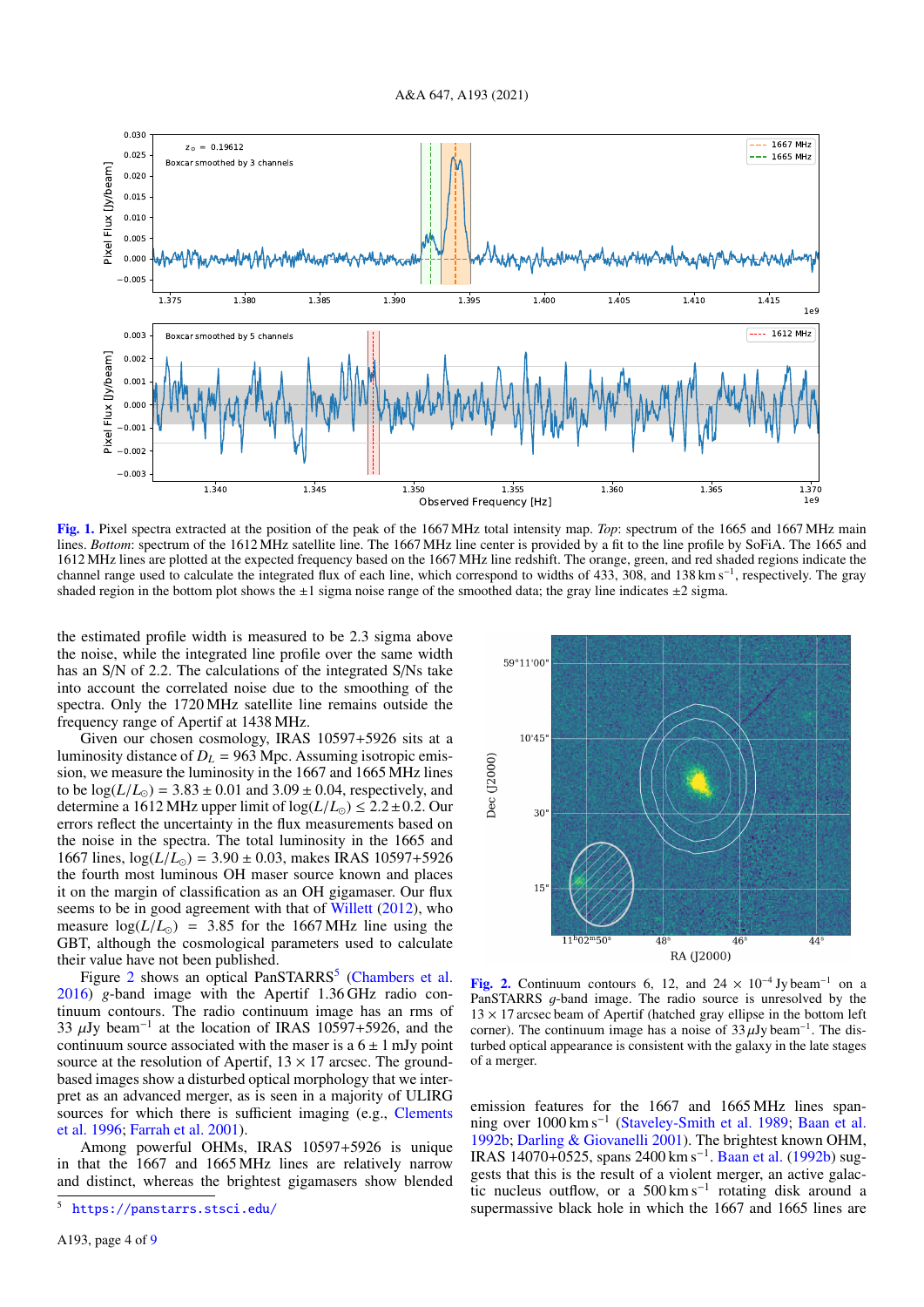blended [\(Baan & Klöckner](#page-7-50) [2001\)](#page-7-50). We note that the 1667 MHz line appears to have two distinct peaks; however, VLBI imaging is required to determine anything about the configuration of the masing material or the narrowness of the OH lines in IRAS 10597+5926.

#### **4. Discussion**

This first OHM detected, serendipitously, from the Apertif survey AWES demonstrates that future wide-area H i surveys will not just be a useful way to discover new extragalactic OH masers [\(Briggs](#page-7-34) [1998\)](#page-7-34): with their broad spectral bandwidth, they will also provide simultaneous detections or constraints on OH satellite lines. Below, we present the host galaxy properties, we discuss the properties of the OHM in the context of what is known about satellite lines, and we present a prediction for the discovery space that will be revealed with AWES.

#### 4.1. Host galaxy properties

The IR luminosity and SFR of the host galaxy are tied to the physical conditions thought to be responsible for OHM activity. IRAS 10597+5926 is a very luminous OHM, so one would expect it to be very luminous in the mid- and far-IR. We used publicly available archival data to confirm the extreme IR and SFR properties of this system.

IRAS 10597+5926 is detected in FUV by GALEX [\(Buat](#page-7-51) [et al.](#page-7-51) [2007\)](#page-7-51), in all four WISE IR band images at 3.4, 4.6, 12, and  $22 \mu$ m [\(Zhang et al.](#page-7-2) [2014\)](#page-7-2), and in IRAS 60 and 100  $\mu$ m band images [\(Moshir](#page-7-52) [1990\)](#page-7-52). For the WISE bands, we used *k*-corrected fluxes based on a galaxy template and spectral energy distribution fitting [\(Jarrett et al.](#page-7-53) [2019\)](#page-7-53). This is not available for IRAS bands; therefore, for these bands and for the GALEX data we took into account a zeroth order *k*-correction of  $1/(1 + z)$  dependence with redshift and represented the additional uncertainty in the error.

We estimated the SFR using two methods from independent subsets of the available IR and UV data. First, we calculated the total IR (TIR) flux from IRAS as outlined in [Sanders & Mirabel](#page-7-54) [\(1996\)](#page-7-54). The IRAS 12 and 25  $\mu$ m fluxes are upper limits. Ignoring these values, we find a lower limit to be  $\log(L_{\text{TIR}}/L_{\odot}) > 12.24$ . By including them, we find an upper limit to the TIR luminosity of  $log(L_{TIR}/L_{\odot})$  < 12.37. In fact, the WISE W3 and W4 fluxes suggest that the 12 and  $25 \mu m$  contribution may be an order of magnitude lower than that suggested by the abovementioned upper limit. To calculate the SFR, we combined Eqs. (11) and (12) from [Kennicutt & Evans](#page-7-55)  $(2012)^6$  $(2012)^6$  $(2012)^6$  to derive an FUV+IR SFR from the *L*<sub>TIR</sub> lower limit of 179±40  $M_{\odot}$  yr<sup>-1</sup>. Alternatively, using the *k*-corrected WISE  $22 \mu m$  band (W4) and calibration from [Cluver et al.](#page-7-56) [\(2017\)](#page-7-56), we find an SFR of  $108 \pm 42 M_{\odot} \text{ yr}^{-1}$ . We note that W4 is a better estimate of SFR than W3 in ULIRGs because of, among other things, strong Si dust absorption in the W3 band (T. Jarrett, priv. comm.). Finally, we estimate a galaxy stellar mass based on the WISE  $3.4 \mu m$  (W1) and the mass-to-light ratio from [Cluver et al.](#page-7-57) [\(2014\)](#page-7-57) to be  $log(M_{*}/M_{\odot})$  =  $10.65 \pm 0.14$ .

The lower limit to the TIR luminosity, which is calculated exclusively from the 60 and  $100 \mu m$  far-IR bands, firmly qualifies IRAS 10597+5926 as a ULIRG [\(Houck et al.](#page-7-58) [1985\)](#page-7-58). Although we calculated a range of SFRs based on far-IR+FUV or mid-IR, both estimates put the rate at well over  $100 M_{\odot} \text{ yr}^{-1}$ , and indeed the WISE 3.4–4.6  $\mu$ m (W1–W2 = 0.987 ± 0.053) and  $4.6-12 \mu m$  (W2–W3 = 4.315  $\pm$  0.058) colors place it firmly in the range of starbursting galaxies [\(Cluver et al.](#page-7-57) [2014\)](#page-7-57). This is consistent with the physical conditions responsible for OHM activity.

#### <span id="page-5-2"></span>4.2. OH line ratios

In LTE, the OH lines are expected to have ratios of 1612:1665: 1667:1720 = 1:5:9:1 [\(Radford](#page-7-14) [1964;](#page-7-14) [Robinson & McGee](#page-7-61) [1967;](#page-7-61) [Henkel et al.](#page-7-3) [1991\)](#page-7-3). However, a broad range of values has been measured in megamasers, with the highest resolution images revealing that compact emission tends to have 1667/1665 emission ratios closer to  $R_H = 5$  [\(Lonsdale](#page-7-18) [2002\)](#page-7-18).

For IRAS 10597+5926, we find (limiting) line ratios of 1:8.3:45.9. This corresponds to a hyperfine ratio between 1667/1665 of  $R_H = 5.5 \pm 0.5$ . The 1667/1612 ratio,  $R_{1612} > 45.9$ , is the largest line ratio limit ever measured for this satellite line. Figure [3,](#page-6-0) adapted from [McBride et al.](#page-7-15) [\(2013\)](#page-7-15), shows our upper limit (red arrow) versus all existing measurements and limits in the literature<sup>[7](#page-5-1)</sup>. For direct comparison, we also calculated an upper limit (black arrow) based on the methodology of [McBride](#page-7-15) [et al.](#page-7-15) [\(2013\)](#page-7-15), who used  $F_{1612} = \sigma_{1612} \Delta v_{1667}$ , where  $\sigma_{1612}$  is the rms of the 1612 MHz spectrum and  $\Delta v_{1667}$  is the width of the 1667 MHz line containing 75% of the line emission. For IRAS 10597+5926,  $\Delta v_{1667}$  is ±13 channels – more than 60% wider than our estimate. The black arrow falls within the uncertainty of our estimate, but we note that this method is (1) independent of the properties of the spectrum at the predicted location of the line and (2) independent of the shape of the 1667 MHz line, which may suggest a more individualized approach. In fact, if we integrate the  $1612 \text{ MHz}$  spectrum over  $\pm 13$  channels, we get the same lower limit as that indicated by the red arrow.

The solid black line in Fig. [3](#page-6-0) shows the predicted line ratios in "color-color" space if all OH lines in the  ${}^{2} \Pi_{3/2}(J = 3/2)$  state have equal excitation temperatures [\(Lockett & Elitzur](#page-7-17) [2008;](#page-7-17) [McBride et al.](#page-7-15) [2013\)](#page-7-15). If the *R*<sub>1612</sub> ratio deviates from this line, it may indicate that secondary maser pumping mechanisms are important and should be explored in future models. At face value, our measurement is among the strongest constraints indicating that OHMs may still be globally consistent with the equal excitation temperature hypothesis, although a deviation from this is also within the uncertainties of the measurement.

#### 4.3. Updated predictions for Apertif, and a word on 1612 co-detections and stacking

The Apertif surveys have recently been guaranteed observing time through December 2021, for a total of 30 months of survey operations. Previous papers estimated the Apertif OHM 1667 MHz detection rate based on specifications before the surveys were operational (e.g., [McKean & Roy](#page-7-7) [2009\)](#page-7-7). Here, we provide an update on the expected number of detections for AWES based on [Roberts et al.](#page-7-62) [\(2021\)](#page-7-62).

The estimate combines the OH luminosity function and assumed merger evolution rate with the redshift range, area, and sensitivity of the radio survey. The average OH line has a width of about 150 km s<sup>-1</sup>, which covers roughly ~23 Apertif channels. We assumed that the data quality is consistent with

<span id="page-5-0"></span>See also [Murphy et al.](#page-7-59) [\(2011\)](#page-7-60), [Hao et al.](#page-7-60) (2011) for the constants used in these equations.

<span id="page-5-1"></span>We note that the original [McBride et al.](#page-7-15) [\(2013\)](#page-7-15) plot had two black points despite their table only listing one detection. Ultimately, a wiggle in the spectrum of IRAS 11028+3130 was deemed unreliable and updated in the table as an upper limit, but was accidentally left in the plot (J. McBride, priv. comm.). We have corrected it here.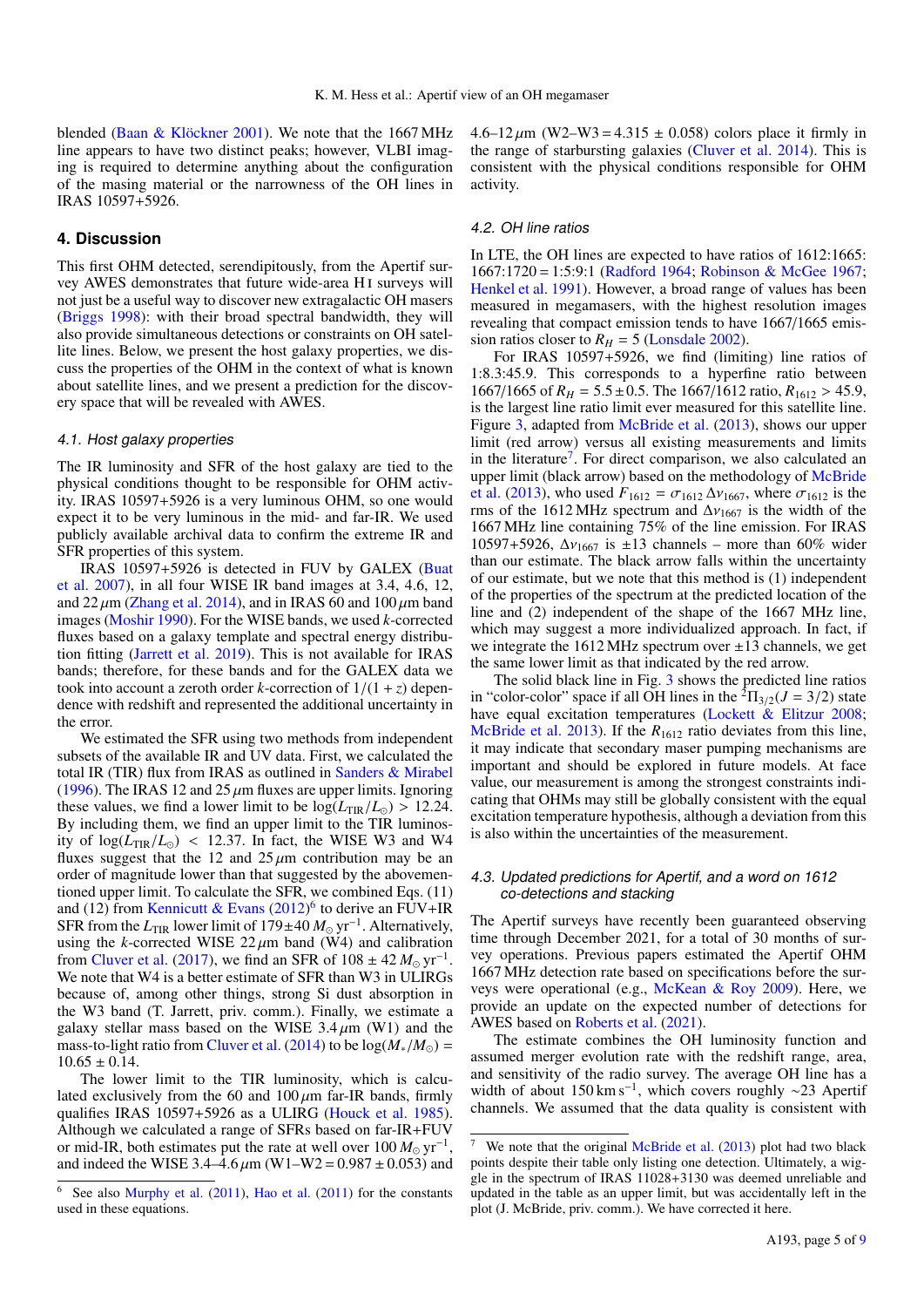

<span id="page-6-0"></span>[Fig. 3.](https://dexter.edpsciences.org/applet.php?DOI=10.1051/0004-6361/202040019&pdf_id=3) OH color-color plot for the 1612 MHz line, adapted from [McBride et al.](#page-7-15) [\(2013\)](#page-7-15). Blue squares come from the literature, collated by [Baan et al.](#page-7-8) [\(1992a\)](#page-7-8) in their Table 2(a); the black circle and the gray arrows are the detection and upper limits from [McBride et al.](#page-7-15) [\(2013\)](#page-7-15), respectively. The red arrow is the  $R_H$  ratio and  $R_{1612}$  upper limit from this work; the cyan cross shows our uncertainties; the black arrow is the upper limit calculated using the [McBride et al.](#page-7-15) [\(2013\)](#page-7-15) methodology (see Sect. [4.2\)](#page-5-2). The black line shows the predicted ratios assuming equal excitation temperatures for all OH lines, with varying 1667 MHz optical depth [\(Lockett & Elitzur](#page-7-17) [2008;](#page-7-17) [McBride et al.](#page-7-15) [2013\)](#page-7-15).

Apertif DR1, which achieves an average noise of approximately 1.3 mJy beam<sup> $-1$ </sup> in the H<sub>I</sub> cubes at 36.6 kHz spectral resolution, and we required the OHMs to be  $5\sigma$  detections. Though there is much speculation regarding the exact value, we assumed a galaxy merger evolution rate  $(y)$  of 2.2 [\(Lotz et al.](#page-7-63) [2011\)](#page-7-63). This value is associated with major mergers, which are the sources of most OHMs.

In addition, an extrapolation of the calculation for the 1667 MHz detections can be done to determine the number of satellite lines that may be detected by Apertif. Assuming all OHMs produce every satellite line and the median line ratios from [McBride et al.](#page-7-15) [\(2013\)](#page-7-15), we can say that the 1667/1665 line ratio is about 5 and that the 1667/1612 and 1667/1720 ratios are both around 20. This means we need five times more sensitivity for the 1665 MHz line and 20 times more sensitivity to detect 1612 and 1720 MHz lines. Using this and the adjusted redshift ranges (see Table [1\)](#page-3-1), we can predict the number of detections for each line.

The exact survey plan for 2021 is under discussion, so we present the numbers for the survey observing through the end of 2020 as well as two possible strategies for 2021 in Table [2.](#page-6-1) Column (1) is the frequency of the OH line in megahertz. Column (2) is the assumed line ratio with respect to the 1667 MHz line and is the median line ratio from [McBride et al.](#page-7-15) [\(2013\)](#page-7-15). Column (3) is the number of OHMs expected from AWES observations in the first 18 months of the survey through the end of 2020, which covers about  $1500 \text{ deg}^2$ . Column (4) is the total number of OHMs assuming that AWES continues to build up sky coverage in the same way as it did for the previous 18 months, for an estimated coverage of 2500 deg<sup>2</sup>. Column (5) assumes that AWES reobserves the existing coverage of approximately  $1500 \text{ deg}^2$  to get 1.4 times more sensitivity in spectral line maps. In both future cases, we also estimate the number of OHMs that would be detected between 1430–1530 MHz in  $1000-1500 \text{ deg}^2$  assuming the Apertif frequency coverage will shift to avoid RFI beyond 1280 MHz (see caption).

<span id="page-6-1"></span>Table 2. OH line detection predictions for AWES to 2020 and beyond.

| OH line<br><b>MHz</b> | Line<br>Ratio $(a)$ | AWES $(b)$<br>$1500 \text{ deg}^2$ | AWES $(b,c)$<br>$2500 \text{ deg}^2$ | 1.4x AWES $(b,c)$<br>$1500 \text{ deg}^2$ |
|-----------------------|---------------------|------------------------------------|--------------------------------------|-------------------------------------------|
| (1)                   | (2)                 | (3)                                | (4)                                  | (5)                                       |
| 1612                  | 20                  | $2^{+1}_{-1}$                      | $4^{+1}_{-1}$                        | $5^{+1}_{-1}$                             |
| 1665                  |                     | $17^{+4}_{-3}$                     | $28^{+6}_{-5}$                       | $25^{+5}$                                 |
| 1667                  |                     | $76^{+17}_{-13}$                   | $127^{+27}_{-21}$                    | $103^{+24}_{-19}$                         |
| 1720                  | 20                  | $0.5_{-0.2}^{+0.2}$                | $0.9_{-0.3}^{+0.4}$                  |                                           |
|                       |                     |                                    |                                      |                                           |

Notes. <sup>(a)</sup>The assumed line ratio is in relation to the primary 1667 MHz line and is the median line ratio from [McBride et al.](#page-7-15) [\(2013\)](#page-7-15). (*b*)The numbers of detections are calculated for the frequency range 1280– 1430 MHz. (*c*)For AWES projections beyond 2020 that may shift the frequency coverage (see text), we predict that Apertif will detect an additional ∼12–20 (4–6) OHMs in the 1667 (1665) MHz line and an additional ∼1–2 OHMs in each of the satellite lines between 1430– 1530 MHz, on top of what is listed above.

We estimate the total number of Apertif 1667 MHz OHM detections to be on the order of 110–150 (depending on the 2021 strategy and including a broader frequency range in that 12-month period), increasing the number of known OHMs by over 100%. The large error bars are due to the limited number of known OHMs; as more are discovered, these predictions can be tightened.

This prediction is much higher than the approximately 19 OHMs that have been reported by the Arecibo Legacy Fast ALFA Survey (ALFALFA; [Haynes et al.](#page-7-43) [2018\)](#page-7-43), which covered ∼7000 deg<sup>2</sup> . However, it is very likely that ALFALFA has yet to discover all potential OHMs, and [Suess et al.](#page-7-35) [\(2016\)](#page-7-35) present 60 ambiguous sources detected by ALFALFA's 40% data release alone. Furthermore, Apertif's sensitivity is about a factor of two improved over ALFALFA (1.86 mJy beam<sup>−</sup><sup>1</sup> over 48.8 kHz after Hanning smoothing; [Haynes et al.](#page-7-43) [2018\)](#page-7-43): This is an important consideration for detecting OHMs since they must be redshifted, and therefore fainter, to be at the proper frequency for detection.

For undetected 1612 MHz lines, one may attempt to stack OHMs in bins of  $R<sub>H</sub>$ , redshift, or other physically meaningful parameters. Given the expected number of 1667 MHz detections, and assuming the noise decreases proportional to the square root of the number of objects, we expect that stacking would modestly improve the detection threshold by a factor of a few in each bin.

## **5. Conclusions**

We present the AWES OHM detection of IRAS 10597+5926. The main lines at 1667 and 1665 MHz were found redshifted to  $z_{\odot} = 0.19612$  by an automated spectral line source finding pipeline. The optical image suggests that IRAS 10597+5926 is a late-stage merger. From IR imaging, we show that the host galaxy is a ULIRG, and estimate a log stellar mass of 10.65±0.<sup>14</sup> and an SFR up to  $179 \pm 40 M_{\odot} \text{ yr}^{-1}$ . We measure the total OH luminosity to  $log(L/L_{\odot}) = 3.90 \pm 0.03$ , putting it on the cusp of the highest luminosity OH sources, OH gigamasers. The extreme SFR and IR luminosity are consistent with the properties of the brightest known OHMs to date.

The untargeted detection by AWES demonstrates the natural ability of wide-area H<sub>I</sub> surveys with broad frequency bandwidth and complimentary redshift range to benefit spectral line searches for OHMs. We predict that of order 110–150 sources will be found in the AWES survey and speculate that of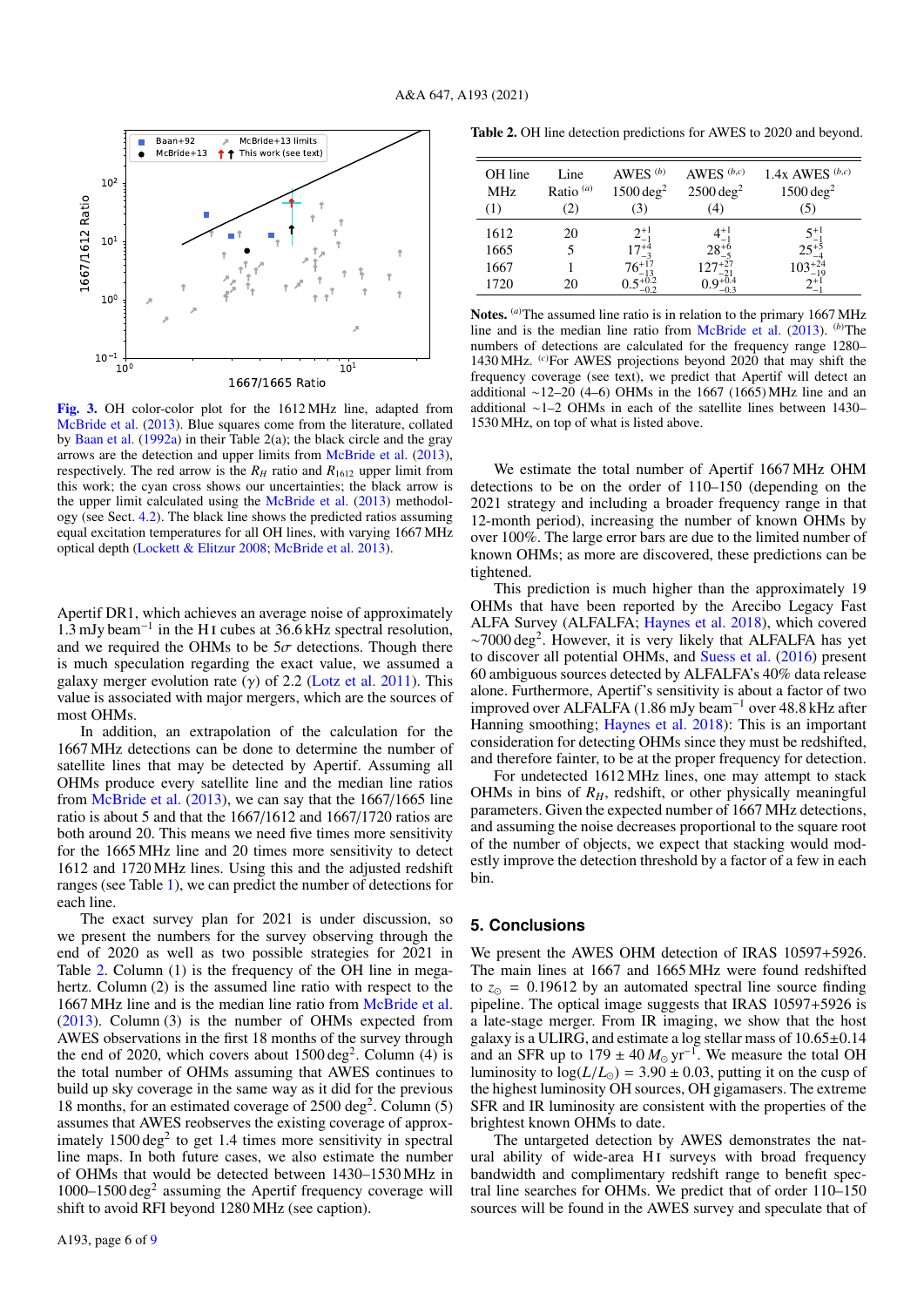order 4–6 OH sources may be detected in satellite lines. This increases the number of both known OHMs and OH satellite lines by more than 100%. The future is bright for OHMs: widearea HI surveys in addition to AWES, such as WALLABY, are expected to detect more than 100 OHMs over a different area of sky [\(Koribalski et al.](#page-7-64) [2020\)](#page-7-64). In fact, [Roberts et al.](#page-7-62) [\(2021\)](#page-7-62) suggest that WALLABY may find even more OHMs, and, based on our results, WALLABY will detect even more satellite line sources. Meanwhile, dedicated searches in absorption against background radio sources (Apertif SHARP; FLASH, [Allison](#page-7-65) [et al.](#page-7-65) [2020;](#page-7-65) and MALS, [Gupta et al.](#page-7-36) [2020\)](#page-7-36) will detect OH in different masing environments.

*Acknowledgements.* We are grateful to Tom Jarrrett for providing *k*-corrected WISE magnitudes and additional insight into the IR nature of the source; to James Allison for help in running the FLASHfinder tool to better understand the reliability of our measurements; and to James McBride for advice in recreating Fig. 6b from his paper. We also thank the anonymous referee for their comments which improved the quality of this paper. H.R. and J.D. acknowledge support from the National Science Foundation grant AST-1814648. E.A.K.A. is supported by the WISE research programme, which is financed by the Netherlands Organization for Scientific Research (NWO). J.M.vd.H. acknowledges funding from the European Research Council under the European Union's Seventh Framework Programme (FP/2007-2013)/ERC Grant Agreement No. 291531 ('HIStoryNU'). J.vL. and L.C.O. acknowledge funding from the European Research Council under the European Union's Seventh Framework Programme (FP/2007-2013)/ERC Grant Agreement n. 617199 ('ALERT'), and from Vici research programme 'ARGO' with project number 639.043.815, financed by the Dutch Research Council (NWO). D.V. acknowledges support from the Netherlands eScience Center (NLeSC) under grant ASDI.15.406. This work makes use of data from the Apertif system installed at the Westerbork Synthesis Radio Telescope owned by ASTRON. ASTRON, the Netherlands Institute for Radio Astronomy, is an institute of the Dutch Science Organisation (De Nederlandse Organisatie voor Wetenschappelijk Onderzoek, NWO). This research has made use of the NASA/IPAC Extragalactic Database (NED), which is funded by the National Aeronautics and Space Administration and operated by the California Institute of Technology. The Pan-STARRS1 Surveys (PS1) and the PS1 public science archive have been made possible through contributions by the Institute for Astronomy, the University of Hawaii, the Pan-STARRS Project Office, the Max-Planck Society and its participating institutes, the Max Planck Institute for Astronomy, Heidelberg and the Max Planck Institute for Extraterrestrial Physics, Garching, The Johns Hopkins University, Durham University, the University of Edinburgh, the Queen's University Belfast, the Harvard-Smithsonian Center for Astrophysics, the Las Cumbres Observatory Global Telescope Network Incorporated, the National Central University of Taiwan, the Space Telescope Science Institute, the National Aeronautics and Space Administration under Grant No. NNX08AR22G issued through the Planetary Science Division of the NASA Science Mission Directorate, the National Science Foundation Grant No. AST-1238877, the University of Maryland, Eotvos Lorand University (ELTE), the Los Alamos National Laboratory, and the Gordon and Betty Moore Foundation. This research made use of Astropy, (<http://www.astropy.org>) a communitydeveloped core Python package for Astronomy [\(Astropy Collaboration](#page-7-66) [2013,](#page-7-66) [2018\)](#page-7-42).

#### **References**

- <span id="page-7-37"></span>Adams, E. A. K., & van Leeuwen, J. 2019, [Nat. Astron., 3, 188](http://linker.aanda.org/10.1051/0004-6361/202040019/1)
- <span id="page-7-68"></span>Allison, J. R., Sadler, E. M., & Whiting, M. T. 2012, [PASA, 29, 221](http://linker.aanda.org/10.1051/0004-6361/202040019/2)
- <span id="page-7-69"></span>Allison, J. R., Sadler, E. M., & Meekin, A. M. 2014, [MNRAS, 440, 696](http://linker.aanda.org/10.1051/0004-6361/202040019/3)
- <span id="page-7-65"></span>Allison, J. R., Sadler, E. M., Bellstedt, S., et al. 2020, [MNRAS, 494, 3627](http://linker.aanda.org/10.1051/0004-6361/202040019/4)
- <span id="page-7-66"></span>Astropy Collaboration (Robitaille, T. P., et al.) 2013, [A&A, 558, A33](http://linker.aanda.org/10.1051/0004-6361/202040019/5)
- <span id="page-7-42"></span>Astropy Collaboration (Price-Whelan, A. M., et al.) 2018, [AJ, 156, 123](http://linker.aanda.org/10.1051/0004-6361/202040019/6)
- <span id="page-7-1"></span>Baan, W. A. 1999, in Activity in Galaxies and Related Phenomena, eds. Y. Terzian, E. Khachikian, & D. Weedman, [IAU Symp., 194, 46](http://linker.aanda.org/10.1051/0004-6361/202040019/7)
- <span id="page-7-20"></span>Baan, W. A., & Haschick, A. D. 1987, [ApJ, 318, 139](http://linker.aanda.org/10.1051/0004-6361/202040019/8)
- <span id="page-7-50"></span>Baan, W. A., & Klöckner, H. R. 2001, in The Central Kiloparsec of Starbursts and AGN: The La Palma Connection, eds. J. H. Knapen, J. E. Beckman, I. Shlosman, & T. J. Mahoney, [ASP Conf. Ser., 249, 639](http://linker.aanda.org/10.1051/0004-6361/202040019/9)
- <span id="page-7-0"></span>Baan, W. A., Wood, P. A. D., & Haschick, A. D. 1982, [ApJ, 260, L49](http://linker.aanda.org/10.1051/0004-6361/202040019/10)
- <span id="page-7-21"></span>Baan, W. A., Haschick, A. D., & Henkel, C. 1989, [ApJ, 346, 680](http://linker.aanda.org/10.1051/0004-6361/202040019/11)
- <span id="page-7-8"></span>Baan, W. A., Haschick, A., & Henkel, C. 1992a, [AJ, 103, 728](http://linker.aanda.org/10.1051/0004-6361/202040019/12)
- <span id="page-7-48"></span>Baan, W. A., Rhoads, J., Fisher, K., Altschuler, D. R., & Haschick, A. 1992b, [ApJ, 396, L99](http://linker.aanda.org/10.1051/0004-6361/202040019/13)
- <span id="page-7-34"></span>Briggs, F. H. 1998, [A&A, 336, 815](http://linker.aanda.org/10.1051/0004-6361/202040019/14)
- <span id="page-7-51"></span>Buat, V., Takeuchi, T. T., Iglesias-Páramo, J., et al. 2007, [ApJS, 173, 404](http://linker.aanda.org/10.1051/0004-6361/202040019/15)
- <span id="page-7-44"></span>Chambers, K. C., Magnier, E. A., Metcalfe, N., et al. 2016, ArXiv e-prints [arXiv:[1612.05560](https://arxiv.org/abs/1612.05560)]
- <span id="page-7-28"></span>Chengalur, J. N., & Kanekar, N. 2003, [Phys. Rev. Lett., 91, 241302](http://linker.aanda.org/10.1051/0004-6361/202040019/17)
- <span id="page-7-45"></span>Clements, D. L., Sutherland, W. J., McMahon, R. G., & Saunders, W. 1996, [MNRAS, 279, 477](http://linker.aanda.org/10.1051/0004-6361/202040019/18)
- <span id="page-7-57"></span>Cluver, M. E., Jarrett, T. H., Hopkins, A. M., et al. 2014, [ApJ, 782, 90](http://linker.aanda.org/10.1051/0004-6361/202040019/19)
- <span id="page-7-56"></span>Cluver, M. E., Jarrett, T. H., Dale, D. A., et al. 2017, [ApJ, 850, 68](http://linker.aanda.org/10.1051/0004-6361/202040019/20)
- <span id="page-7-27"></span>Darling, J. 2003, [Phys. Rev. Lett., 91, 011301](http://linker.aanda.org/10.1051/0004-6361/202040019/21)
- <span id="page-7-24"></span>Darling, J. 2004, [ApJ, 612, 58](http://linker.aanda.org/10.1051/0004-6361/202040019/22)
- <span id="page-7-5"></span>Darling, J. 2007, [ApJ, 669, L9](http://linker.aanda.org/10.1051/0004-6361/202040019/23)
- <span id="page-7-49"></span>Darling, J., & Giovanelli, R. 2001, [AJ, 121, 1278](http://linker.aanda.org/10.1051/0004-6361/202040019/24)
- <span id="page-7-11"></span>Darling, J., & Giovanelli, R. 2002, [AJ, 124, 100](http://linker.aanda.org/10.1051/0004-6361/202040019/25)
- <span id="page-7-46"></span>Farrah, D., Rowan-Robinson, M., Oliver, S., et al. 2001, [MNRAS, 326,](http://linker.aanda.org/10.1051/0004-6361/202040019/26) [1333](http://linker.aanda.org/10.1051/0004-6361/202040019/26)
- <span id="page-7-12"></span>Fernandez, M. X., Momjian, E., Salter, C. J., & Ghosh, T. 2010, [AJ, 139, 2066](http://linker.aanda.org/10.1051/0004-6361/202040019/27)
- <span id="page-7-32"></span>Flambaum, V. V., & Kozlov, M. G. 2007, [Phys. Rev. Lett., 98, 240801](http://linker.aanda.org/10.1051/0004-6361/202040019/28)
- <span id="page-7-23"></span>Frayer, D. T., Seaquist, E. R., & Frail, D. A. 1998, [AJ, 115, 559](http://linker.aanda.org/10.1051/0004-6361/202040019/29)
- <span id="page-7-36"></span>Gupta, N., Jagannathan, P., Srianand, R., et al. 2020, [ApJ, 907, 11](http://linker.aanda.org/10.1051/0004-6361/202040019/30)
- <span id="page-7-60"></span>Hao, C.-N., Kennicutt, R. C., Johnson, B. D., et al. 2011, [ApJ, 741, 124](http://linker.aanda.org/10.1051/0004-6361/202040019/31)
- <span id="page-7-43"></span>Haynes, M. P., Giovanelli, R., Kent, B. R., et al. 2018, [ApJ, 861, 49](http://linker.aanda.org/10.1051/0004-6361/202040019/32)
- <span id="page-7-3"></span>Henkel, C., Baan, W. A., & Mauersberger, R. 1991, [A&ARv, 3, 47](http://linker.aanda.org/10.1051/0004-6361/202040019/33)
- <span id="page-7-58"></span>Houck, J. R., Schneider, D. P., Danielson, G. E., et al. 1985, [ApJ, 290, L5](http://linker.aanda.org/10.1051/0004-6361/202040019/34)
- <span id="page-7-33"></span>Jansen, P., Xu, L.-H., Kleiner, I., Ubachs, W., & Bethlem, H. L. 2011, [Phys. Rev.](http://linker.aanda.org/10.1051/0004-6361/202040019/35) [Lett., 106, 100801](http://linker.aanda.org/10.1051/0004-6361/202040019/35)
- <span id="page-7-53"></span>Jarrett, T. H., Cluver, M. E., Brown, M. J. I., et al. 2019, [ApJS, 245, 25](http://linker.aanda.org/10.1051/0004-6361/202040019/36)
- <span id="page-7-25"></span>Kanekar, N., Carilli, C. L., Langston, G. I., et al. 2005, [Phys. Rev. Lett., 95,](http://linker.aanda.org/10.1051/0004-6361/202040019/37) [261301](http://linker.aanda.org/10.1051/0004-6361/202040019/37)
- <span id="page-7-30"></span>Kanekar, N., Langston, G. I., Stocke, J. T., Carilli, C. L., & Menten, K. M. 2012, [ApJ, 746, L16](http://linker.aanda.org/10.1051/0004-6361/202040019/38)
- <span id="page-7-31"></span>Kanekar, N., Ghosh, T., & Chengalur, J. N. 2018, [Phys. Rev. Lett., 120, 061302](http://linker.aanda.org/10.1051/0004-6361/202040019/39)
- <span id="page-7-55"></span>Kennicutt, R. C., & Evans, N. J. 2012, [ARA&A, 50, 531](http://linker.aanda.org/10.1051/0004-6361/202040019/40)
- <span id="page-7-64"></span>Koribalski, B. S., Staveley-Smith, L., Westmeier, T., et al. 2020, [Ap&SS, 365,](http://linker.aanda.org/10.1051/0004-6361/202040019/41) [118](http://linker.aanda.org/10.1051/0004-6361/202040019/41)
- <span id="page-7-6"></span>Lo, K. Y. 2005, [ARA&A, 43, 625](http://linker.aanda.org/10.1051/0004-6361/202040019/42)
- <span id="page-7-17"></span>Lockett, P., & Elitzur, M. 2008, [ApJ, 677, 985](http://linker.aanda.org/10.1051/0004-6361/202040019/43)
- <span id="page-7-18"></span>Lonsdale, C. J. 2002, in Cosmic Masers: From Proto-Stars to Black Holes, eds. V. Migenes, & M. J. Reid, [IAU Symp., 206, 413](http://linker.aanda.org/10.1051/0004-6361/202040019/44)
- <span id="page-7-63"></span>Lotz, J. M., Jonsson, P., Cox, T. J., et al. 2011, [ApJ, 742, 1](http://linker.aanda.org/10.1051/0004-6361/202040019/45)
- <span id="page-7-15"></span>McBride, J., Heiles, C., & Elitzur, M. 2013, [ApJ, 774, 35](http://linker.aanda.org/10.1051/0004-6361/202040019/46)
- <span id="page-7-7"></span>McKean, J., & Roy, A. L. 2009, [Panoramic Radio Astronomy: Wide-field 1–2](http://linker.aanda.org/10.1051/0004-6361/202040019/47) [GHz Research on Galaxy Evolution,](http://linker.aanda.org/10.1051/0004-6361/202040019/47) 60
- <span id="page-7-52"></span>Moshir, M., et al. 1990, [IRAS Faint Source Catalogue](http://linker.aanda.org/10.1051/0004-6361/202040019/48)
- <span id="page-7-59"></span>Murphy, E. J., Condon, J. J., Schinnerer, E., et al. 2011, [ApJ, 737, 67](http://linker.aanda.org/10.1051/0004-6361/202040019/49)
- <span id="page-7-10"></span>Norris, R. P., Gardner, F. F., Whiteoak, J. B., Allen, D. A., & Roche, P. F. 1989, [MNRAS, 237, 673](http://linker.aanda.org/10.1051/0004-6361/202040019/50)

<span id="page-7-16"></span>Parra, R., Conway, J. E., Elitzur, M., & Pihlström, Y. M. 2005, [A&A, 443, 383](http://linker.aanda.org/10.1051/0004-6361/202040019/51)

- <span id="page-7-14"></span>Radford, H. E. 1964, [Phys. Rev. Lett., 13, 534](http://linker.aanda.org/10.1051/0004-6361/202040019/52)
- <span id="page-7-62"></span>Roberts, H., Darling, J., & Baker, A. J. 2021, [ApJ,](http://linker.aanda.org/10.1051/0004-6361/202040019/53) submitted
- <span id="page-7-61"></span>Robinson, B. J., & McGee, R. X. 1967, [ARA&A, 5, 183](http://linker.aanda.org/10.1051/0004-6361/202040019/54)
- <span id="page-7-54"></span>Sanders, D. B., & Mirabel, I. F. 1996, [ARA&A, 34, 749](http://linker.aanda.org/10.1051/0004-6361/202040019/55)
- <span id="page-7-40"></span>Sault, R. J., Teuben, P. J., & Wright, M. C. H. 1995, in Astronomical Data Analysis Software and Systems IV, eds. R. A. Shaw, H. E. Payne, & J. J. E. Hayes, [ASP Conf. Ser., 77, 433](http://linker.aanda.org/10.1051/0004-6361/202040019/56)
- <span id="page-7-41"></span>Sault, R. J., Teuben, P., & Wright, M. C. H. 2011, [MIRIAD: Multi-channel Image](http://linker.aanda.org/10.1051/0004-6361/202040019/57) [Reconstruction, Image Analysis, and Display,](http://linker.aanda.org/10.1051/0004-6361/202040019/57) Astrophys. Source Code Libr. [record ascl:[1106.007](http://ascl.net/1106.007)]
- <span id="page-7-38"></span>Schulz, R., Dijkema, T. J., & Molenaar, G. 2020, [Apercal: Pipeline for the](http://linker.aanda.org/10.1051/0004-6361/202040019/58) [Westerbork Synthesis Radio Telescope Apertif upgrade,](http://linker.aanda.org/10.1051/0004-6361/202040019/58) Astrophys. Source Code Libr. [record ascl:[2002.010](http://ascl.net/2002.010)]
- <span id="page-7-22"></span>Seaquist, E. R., Frayer, D. T., & Frail, D. A. 1997, [ApJ, 487, L131](http://linker.aanda.org/10.1051/0004-6361/202040019/59)
- <span id="page-7-39"></span>Serra, P., Westmeier, T., Giese, N., et al. 2015, [MNRAS, 448, 1922](http://linker.aanda.org/10.1051/0004-6361/202040019/60)
- <span id="page-7-4"></span>Skinner, C. J., Smith, H. A., Sturm, E., et al. 1997, [Nature, 386, 472](http://linker.aanda.org/10.1051/0004-6361/202040019/61)
- <span id="page-7-47"></span>Staveley-Smith, L., Allen, D. A., Chapman, J. M., Norris, R. P., & Whiteoak, J. B. 1989, [Nature, 337, 625](http://linker.aanda.org/10.1051/0004-6361/202040019/62)
- <span id="page-7-9"></span>Staveley-Smith, L., Norris, R. P., Chapman, J. M., et al. 1992, [MNRAS, 258, 725](http://linker.aanda.org/10.1051/0004-6361/202040019/63)
- <span id="page-7-35"></span>Suess, K. A., Darling, J., Haynes, M. P., & Giovanelli, R. 2016, [MNRAS, 459,](http://linker.aanda.org/10.1051/0004-6361/202040019/64) [220](http://linker.aanda.org/10.1051/0004-6361/202040019/64)
- <span id="page-7-26"></span>Varshalovich, D. A., & Potekhin, A. Y. 1995, [Space Sci. Rev., 74, 259](http://linker.aanda.org/10.1051/0004-6361/202040019/65)
- <span id="page-7-67"></span>Virtanen, P., Gommers, R., Oliphant, T. E., et al. 2020, [Nat. Methods, 17, 261](http://linker.aanda.org/10.1051/0004-6361/202040019/66)
- <span id="page-7-29"></span>Webb, J. K., Murphy, M. T., Flambaum, V. V., et al. 2001, [Phys. Rev. Lett., 87,](http://linker.aanda.org/10.1051/0004-6361/202040019/67) [091301](http://linker.aanda.org/10.1051/0004-6361/202040019/67)
- <span id="page-7-13"></span>Willett, K. W. 2012, in Cosmic Masers - from OH to H0, eds. R. S. Booth, W. H. T. Vlemmings, & E. M. L. Humphreys, [IAU Symp., 287, 345](http://linker.aanda.org/10.1051/0004-6361/202040019/68)
- <span id="page-7-19"></span>Willett, K. W., Darling, J., Spoon, H. W. W., Charmandaris, V., & Armus, L. 2011, [ApJ, 730, 56](http://linker.aanda.org/10.1051/0004-6361/202040019/69)
- <span id="page-7-2"></span>Zhang, J. S., Wang, J. Z., Di, G. X., et al. 2014, [A&A, 570, A110](http://linker.aanda.org/10.1051/0004-6361/202040019/70)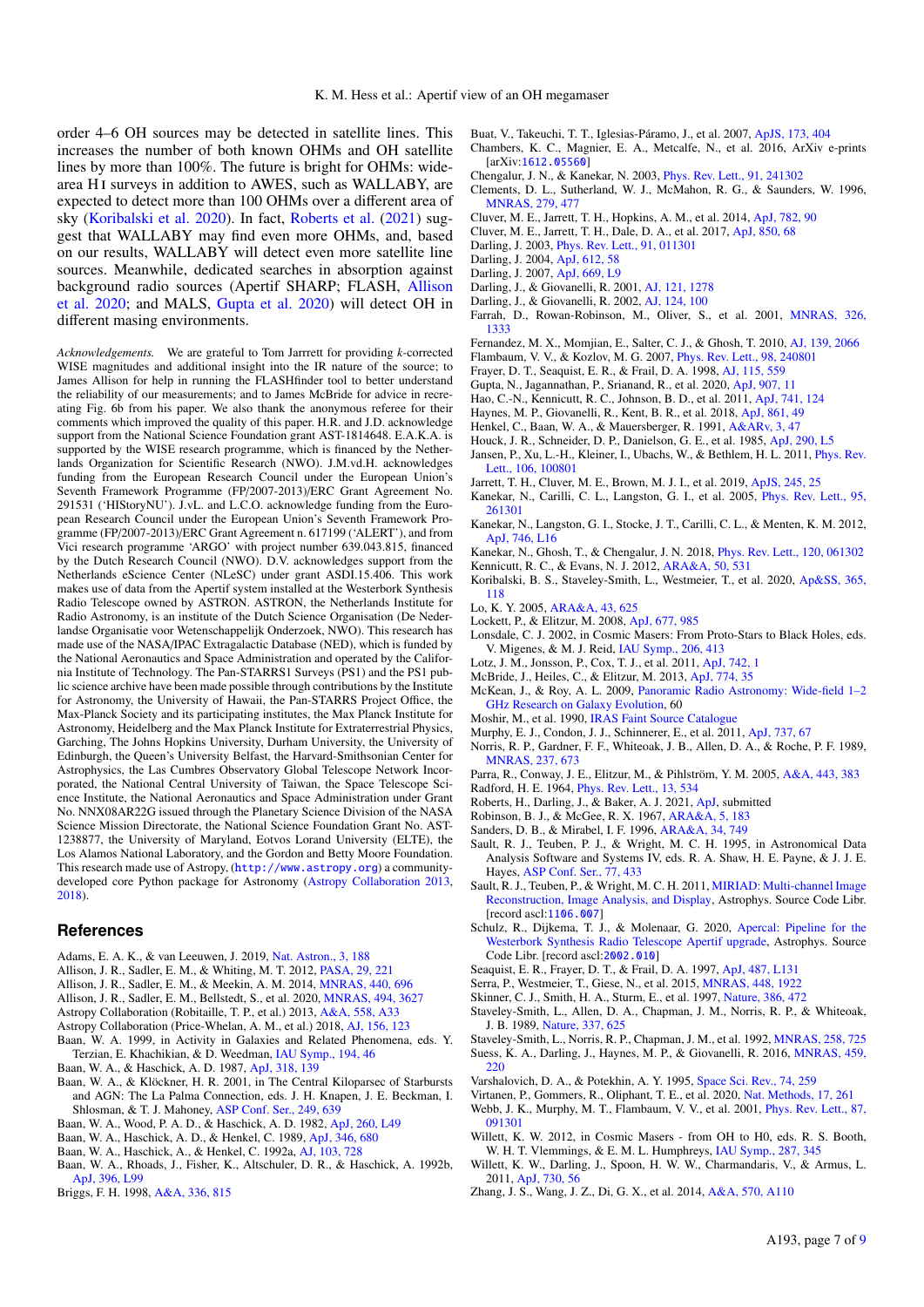## <span id="page-8-0"></span>**Appendix A: Reliability of the 1612 MHz line**

#### A.1. Matched filter

In order to test the reliability of the 1612 MHz detection, we performed a test using matched filtering. Here we present the matched filtering results on the full spectral resolution (unsmoothed) data; however, we also performed the exact same tests on the smoothed data presented in this work and found the resulting plots to be essentially identical.

The shape of the 1612 MHz line is not known a priori; however, we started with the assumption that the line shapes are approximately the same for all the OH maser lines. This implies that all lines trace the same gas components, although in practice that may not be the case. We took the 1667 MHz profile over the channel range indicated in Fig. [1,](#page-4-0) and reproduced in Fig. [A.1,](#page-9-0) as an initial guess for the matched filter and applied it using scipy.signal.filtfilt [\(Virtanen et al.](#page-7-67) [2020\)](#page-7-67). To check the implementation, we first applied the matched filter to the 1667 and 1665 MHz line spectrum. The signal-to-noise is maximized exactly where the 1667 MHz line is detected, as expected, although we note that the 1665 MHz signal is strongly blended with the 1667 MHz signal (blue line in Panel B of Fig. [A.1\)](#page-9-0).

We attempted to improve on this by truncating the matched filter at the estimated width of the 1612 MHz line (the line center  $\pm 8$  channels corresponding to the gray shaded region of Fig. [A.1\)](#page-9-0). When we applied the truncated matched filter to the 1665 and 1667 MHz spectrum (black line in Fig. [A.1\)](#page-9-0), the 1665 MHz signal became distinct and its peak was also very well localized with the predicted frequency of the 1665 MHz line.

Panel D of Fig. [A.1](#page-9-0) shows the result of cross-correlating the full matched filter with the 1612 MHz spectrum. The most significant feature, positive or negative, is associated with where we expect the redshift 1612 MHz line to fall. (The rise at the lowest frequencies is an edge effect.) In fact, using the entire 1667 MHz profile for the matched filter may be too broad: while this filter maximizes the S/N, its localization is poor.

Panel E of Fig. [A.1](#page-9-0) shows the cross-correlation of the 1612 MHz spectrum with this truncated matched filter. The strongest overall feature in the matched filter correlation is negative, and its profile shape appears noise-like. The strongest positive feature is still associated with where we expect the 1612 MHz line to fall, but now the localization is significantly better and remarkably well aligned with the predicted position of the 1612 MHz line. The shape of this positive feature also

appears qualitatively different than those of the noise features around it.

Finally, we repeated the work described above with a Gaussian kernel fit to the 1667 MHz profile and a truncated Gaussian profile, which is simply the peak of the same Gaussian now restricted to the inner  $\pm 8$  channels. We find that the results for the full Gaussian are exactly the same as for the full matched filter. For the truncated Gaussian, the very small (channel by channel) variations seen in Panel E are smoothed out, but it does not change the large-scale variations seen in the plot, or our results.

What we conclude from the six combinations of applying a full matched filter, truncated matched filter, or Gaussian filter to both the full resolution and the smoothed pixel spectra is that the exact shape of the filter does not matter in terms of identifying the most significant features in the spectra. However, the width of the filter is important in localizing these features (e.g., Panel B). Panel (E) is suggestive that there is emission detected from the 1612 MHz line, but the conclusions are tentative and the measurement is still dominated by noise.

#### A.2. FLASHfinder

We performed a second test using the Bayesian line fitting tool FLASHfinder<sup>[8](#page-8-1)</sup> [\(Allison et al.](#page-7-68) [2012,](#page-7-68) [2014\)](#page-7-69) with a strong redshift constraint. As with the matched filter, the tool was tested on the 1665 and 1667 MHz spectrum, in this case either assuming two Gaussian components or assuming three Gaussian components with redshift priors of  $z_{\odot} = 0.19612 \pm 0.01$ . The three-component Gaussian was overwhelmingly favored with a difference in log probability of  $17.61 \pm 0.07$  in order to fit the double peak in the 1667MHz line.

FLASHfinder was then run on the 1612 MHz spectrum with<br>an even stronger redshift prior of  $z_0 = 0.19612 \pm 0.001$ . This an even stronger redshift prior of  $z_{\odot} = 0.19612 \pm 0.001$ . This corresponds to an error of ∼300 km s<sup>-1</sup>, although the error in the redshift uncertainty measured by SoFiA for the 1667 MHz line is only 1 km s<sup>−</sup><sup>1</sup> . Unfortunately, the Bayesian tool disfavors a Gaussian component at the predicted location of the 1612 MHz line with a log probability of −0.27. More optimistically phrased, the log probability estimates that there is a roughly one in three chance that we have detected the spectral line.

As a result of both the matched filter and the Bayesian analysis, we took the conservative approach throughout the paper of calling the 1612 MHz line measurement an upper limit rather than a tentative detection.

<span id="page-8-1"></span><sup>8</sup> [https://github.com/drjamesallison/flash\\_finder](https://github.com/drjamesallison/flash_finder)